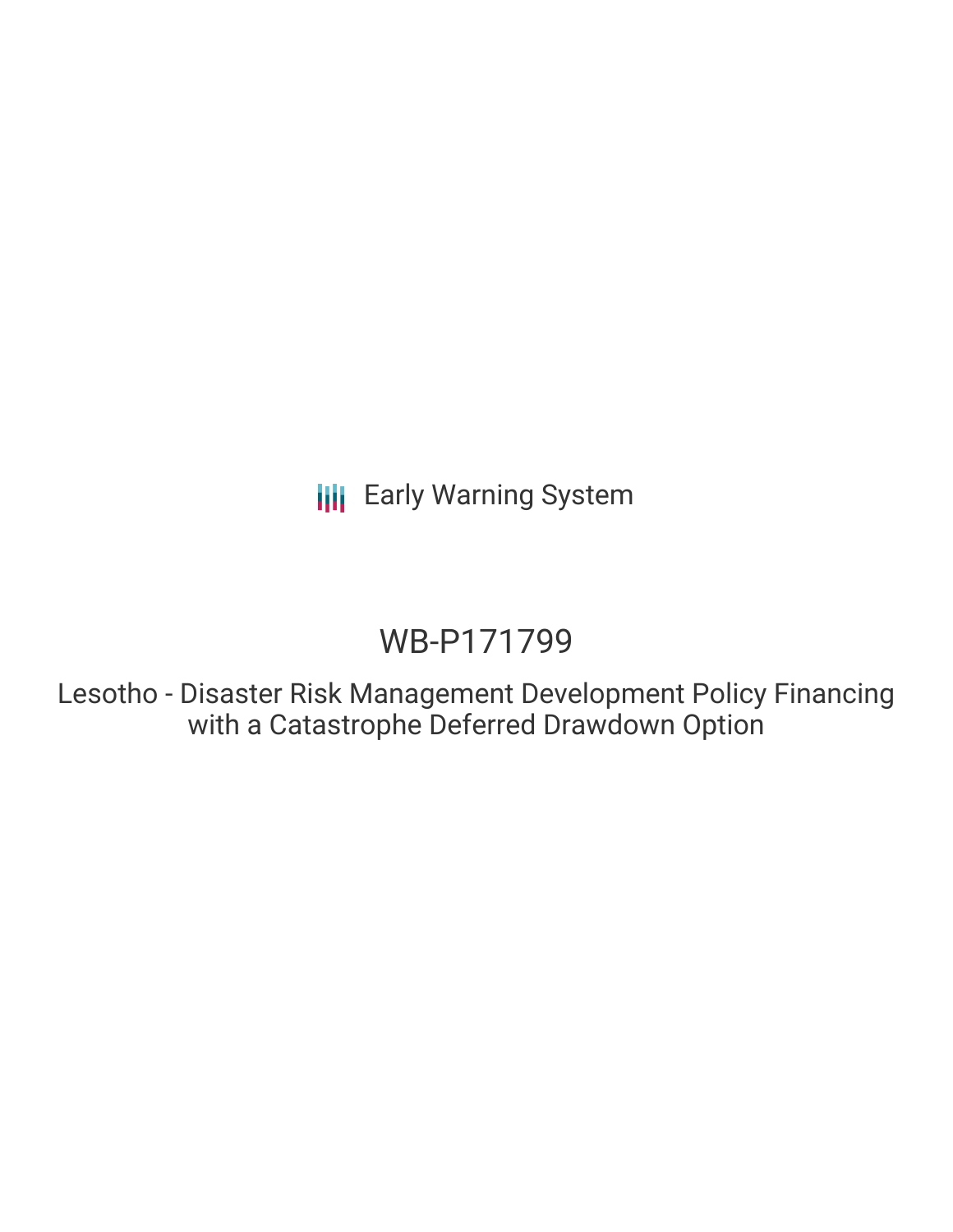

#### Early Warning System WB-P171799

Lesotho - Disaster Risk Management Development Policy Financing with a Catastrophe Deferred Drawdown Option

### **Quick Facts**

| <b>Countries</b>               | Lesotho               |
|--------------------------------|-----------------------|
| <b>Financial Institutions</b>  | World Bank (WB)       |
| <b>Status</b>                  | Proposed              |
| <b>Bank Risk Rating</b>        | U                     |
| <b>Borrower</b>                | Government of Lesotho |
| <b>Sectors</b>                 | Law and Government    |
| <b>Investment Amount (USD)</b> | \$20.00 million       |
| <b>Project Cost (USD)</b>      | \$20.00 million       |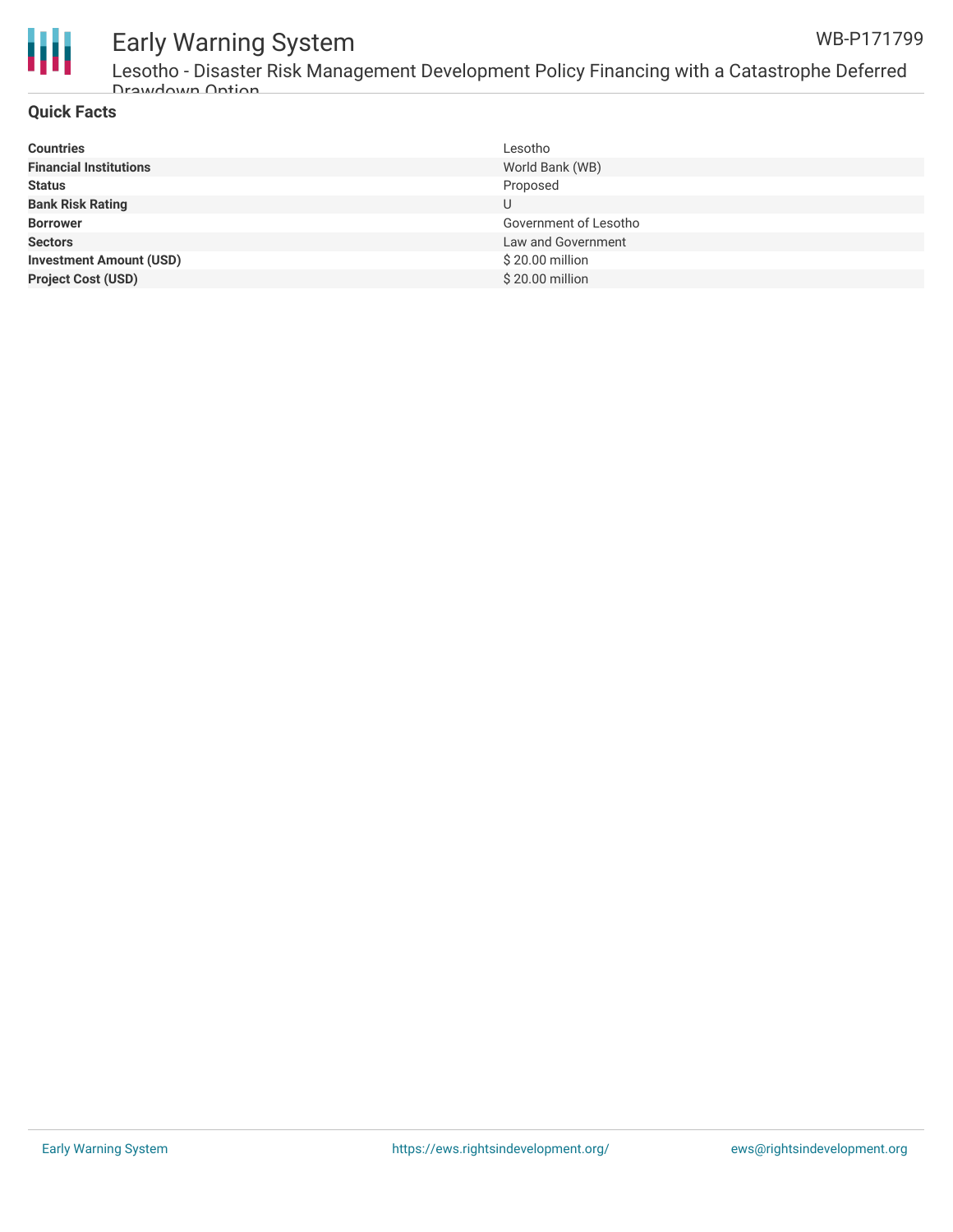

## Early Warning System Lesotho - Disaster Risk Management Development Policy Financing with a Catastrophe Deferred Drawdown Option

### **Project Description**

The Program Development Objective it to strengthen the Kingdom of Lesotho's institutional, technical, and financial capacities to manage the impact of climate and disaster risks.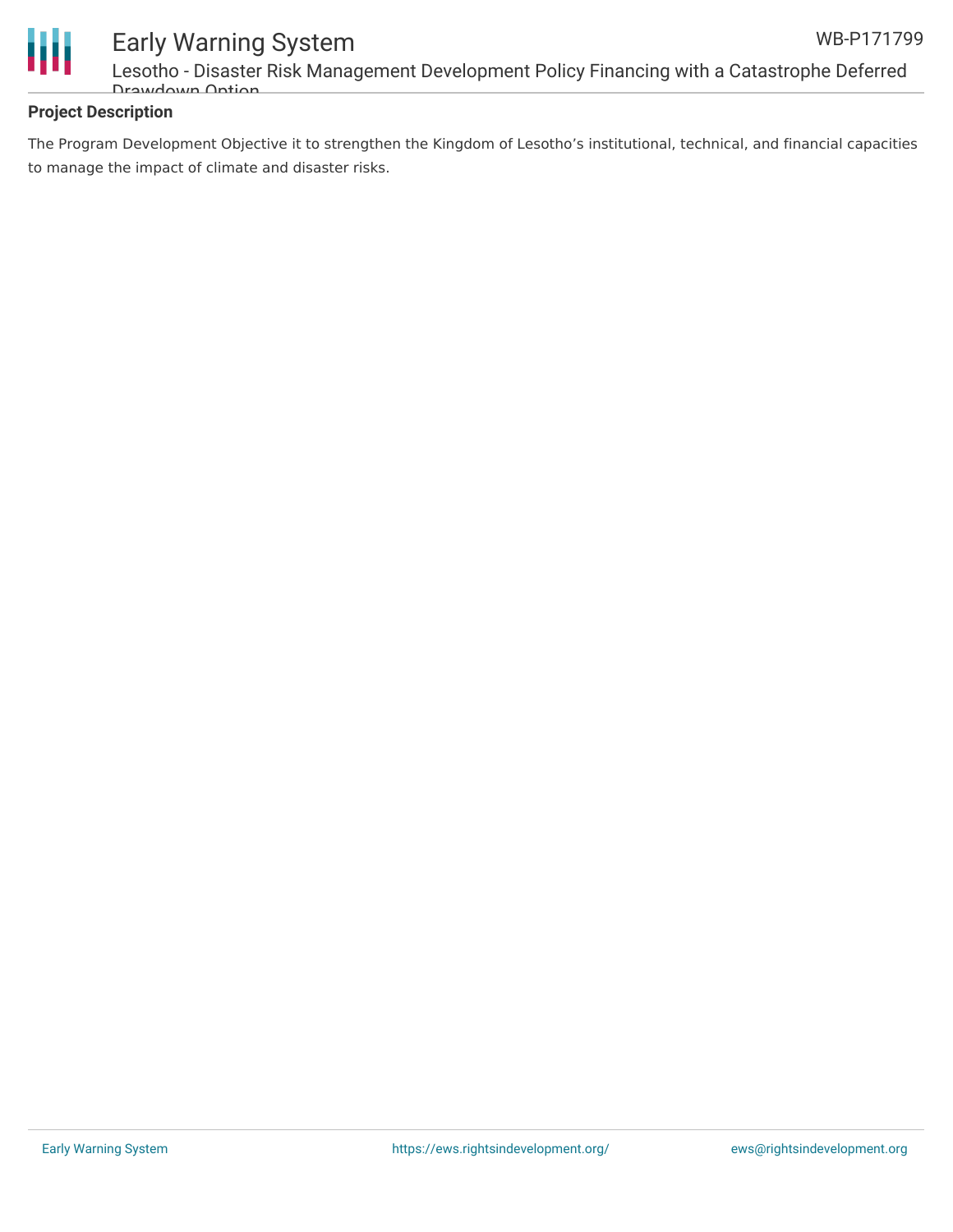

## Early Warning System Lesotho - Disaster Risk Management Development Policy Financing with a Catastrophe Deferred Drawdown Option

World Bank (WB)

No investment type available at the time of the snapshot